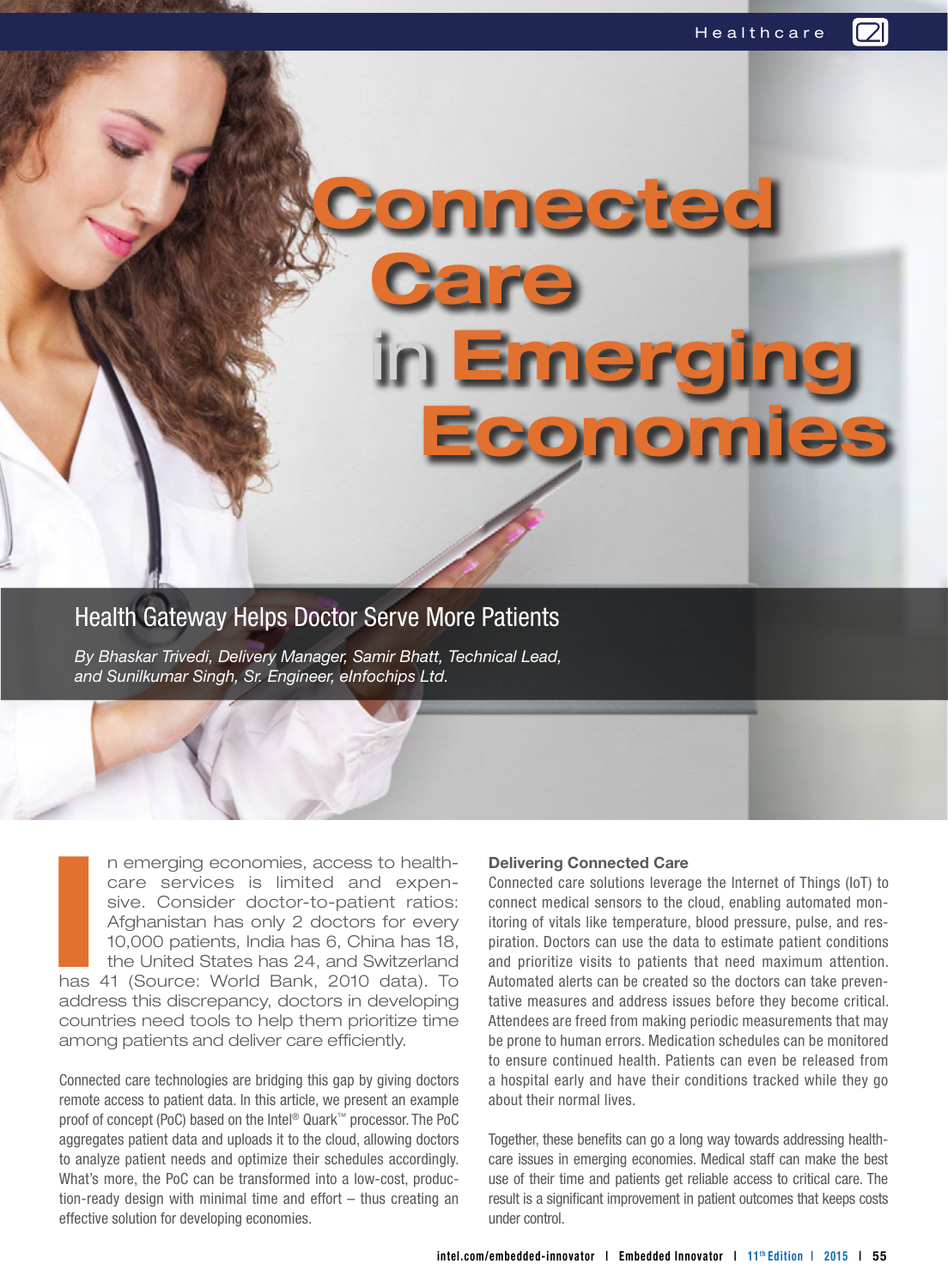To meet these goals, however, a connected care solution faces several challenges. First and foremost, the solution must be affordable for emerging economies. It must be offer excellent battery life and a small form factor to encourage consistent use. Excellent reliability and security are also critical so that the solution can ensure safe, continuous operation; minimize technician visits; and protect patient information. Above all, the solution must offer excellent connectivity to sensors as well as to the cloud through cellular or Wi-Fi\*.

## **Healthcare Proof of Concept**

To illustrate how developers can create an effective connected care solution, eInfochips developed the PoC shown in Figure 1. As an initial use case, the PoC monitors a patient's temperature and notifies medical staff when it exceeds certain limits. Key components of the PoC include:

- Portable and low-cost ZigBee\* sensors for data collection and aggregation
- Sensor processing software based on Yocto Project Linux\*
- A sensor aggregation unit and wireless gateway based on the Intel® Quark™ SoC X1000
- Wi-Fi and 3G/4G cloud connectivity
- Cloud infrastructure built on the Amazon platform for record keeping and reliable storage
- Mobile access to patient data through PCs or mobile platforms
- Automatic alerts at various levels of criticality with a call to action

Sensors can be connected wirelessly using various means such as Bluetooth, Wi-Fi, or ZigBee. eInfochips chose ZigBee for our PoC because it enables efficient operation for battery-powered devices. ZigBee sensors can be powered by coin cells and have minimal weight and size. ZigBee supports a secure "mesh" network topology that adds robustness to the solution. Medical devices typically use the ZigBee Health Care (ZHC) profile of the ZigBee Standard. ZHC supports the ISO/IEEE 11073 protocol that makes it interoperable with other compliant ZHC devices, simplifying the overall device network infrastructure.

The output of these wireless sensors is aggregated at a common junction, a gateway powered by the Intel® Quark™ SoC X1000. Intel, along with the Intel® Internet of Things Solutions Alliance, has developed a range of gateway solutions that come pre-integrated with software from Wind River and McAfee – who are both Associate

members of the Alliance. These pre-validated solutions help ease the burden of deploying low-cost intelligent gateways. Some of these solutions are based on Intel Quark SoC X1000 and others are based on Intel® Atom™ processor E3800 product family. We will look more closely at these gateways later in this article.

As illustrated in Figure 2, the eInfochips PoC gateway can securely communicate with the cloud through Ethernet, Wi-Fi, or 3G/4G. The data from cloud can be made accessible to registered and authenticated users like the patient, doctors, nurses, and pharmacists. This data can be accessed continuously (in case of proactive healthcare), or on an as-needed basis.

## **The Heart of the Solution**

The Intel Quark SoC X1000 at the heart of the PoC plays a key role in creating a low-power, low-cost remote patient monitoring system. As shown in Figure 3, the system on chip (SoC) is highly integrated, incorporating multiple peripherals for sensor and network connectivity. These include multiple GPIO inputs to enable connection of analog sensors like passive infrared (PIR) and ultrasonic sensors.